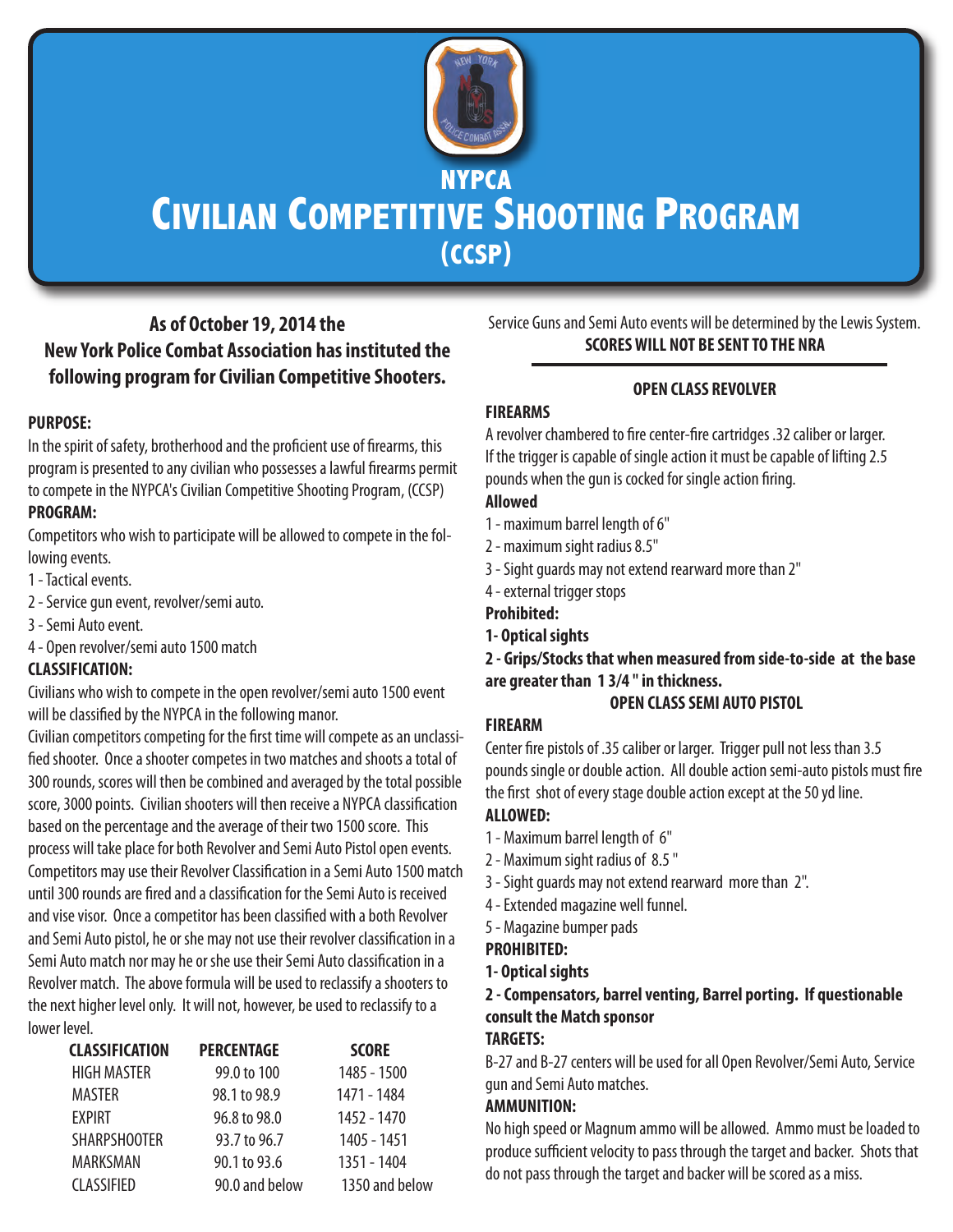#### **OPEN CLASS REVOLVER/SEMI AUTO AMMO**

Hand load or factory ammo may be used. Wadcutter ammo is allowed.

#### **STOCK SERVICE GUN, REVOLVER/SEMI AUTO AMMO**

Hand load or factory ammo may be used. Wadcutter ammo will not be allowed.

#### **ALL MATCHES START WITH A LOADED, HOLSTERED GUN**

# **EYE AND EAR PROTECTION MUST BE WORN AT ALL TIMES WHILE ON THE RANGE.**

#### **OPEN CLASS REVOLVER/SEMI AUTOMATIC COURSE OF FIRE 150 ROUND COURSE**

#### **MATCH 1**

**STAGE A - 7 yards,**12 rounds double action standing without support, 20 seconds time limit, includes reloading for second 6 shots. **STAGE B - 15 yards,** 12 rounds double action standing without support, 20 seconds time limit, includes reloading for second 6 shots.

#### **SCORE AND CHANGE TARGETS**

#### **MATCH 2**

**25 yards,** 18 rounds, 90 second time limit includes reloading for additional stages. Double action only. 6 rounds kneeling, (shooters MAY NOT use the barricade for support), 6 rounds standing, gun in left hand USING the barricade for support and cover, 6 rounds right hand, gun in right hand USING the barricade for support & cover.

# **MATCH 3**

**SCORE AND CHANGE TARGETS**

**50 yards,**24 rounds, 2minutes and 45 seconds, includes reloading for additional stages. Single or double action. 6 rounds sitting, 6 rounds prone, 6 rounds left hand barricade. Gun must be in the left hand and supported by the barricade. 6 rounds right hand barricade. Gun must be in the right hand and supported by the barricade.

#### **SCORE AND CHANGE TARGETS**

#### **MATCH 4**

**STAGE A - 25 yards,** 12 rounds, 35 seconds time limit includes reloading for second 6 shots. Standing unsupported.

**STAGE B - SAME AS STAGE A.**

#### **SCORE AND CHANGE TARGETS**

#### **MATCH 5**

**STAGE A - 7 yards,**12 rounds, double action, 20 second time limit includes reloading for second 6 rounds, standing unsupported. STAGE B - 25 yards, 18 rounds, double action, 90 seconds time limit includes reloading for additional stages. 6 rounds kneeling, shooters MAY NOT use the barricade for support. 6 rounds standing left hand barricade, guns in the left hand and MUST use the barricade for support. 6 rounds right hand barricade, guns in right hand and MUST use the barricade for support,.

#### **SCORE AND CHANGE TARGETS**

**STAGE C - 50 yards,**24 rounds, 2 minutes and 45 seconds, single or double action. 6 rounds sitting, 6 rounds prone, 6 rounds standing left hand, left hand barricade, gun must be in the left hand, 6 rounds standing right hand, right hand barricade gun must be in the right hand. Barricades must be used for support.

**STAGE D - 25 yards,** 6 rounds, 12 seconds standing unsupported, double action.

#### **SERVICE GUN PROGRAMS**

This course of fire is designed specifically for the purpose of encouraging shooters to participate in competitive shooting using STANDARD, out of the box equipment, ( Revolver or Semi Auto Pistol).

#### **SERVICE REVOLVER**

A factory manufactured (catalog item) revolver capable of chambering and firing .38 Special ammunition.

#### **Allowed:**

1 - Barrel length up to 4 inches.

2 - The front sight being a ramp or post as sold by the manufacturer of the firearm.

3 - Replacement of service type sights with other service type sights, luminescent service sights, or fiber optic service sights, provided such sights do not require alteration of the firearm for installation.

4 - Chamfered cylinders.

**Prohibited:**

- **1 Weighted grips or grip panels**
- **2 Adjustable front sights.**
- **3 Trigger shoes.**
- **4 External trigger stops.**
- **5 Trigger modification as to length, width, or groves.**
- **6 -Tape on the stock/grip.**
- **7 Thumb rest.**
- **8 Any substance that results in a sticky surface to the stock/grip or hand.**
- **9 Wadcutter ammo is not permitted.**

#### **SERVICE SEMI-AUTOMATIC PISTOL**

Factory manufactured (catalog item), center-fire semi-automatic pistol capable of chambering and firing .35 caliber or larger ammunition, or NF 5.7x28 caliber ammunition. All double action semi automatic pistols must fire the first shot of every stage double action. Trigger pull not less than 3.5 pounds single or double action.

#### **ALLOWED:**

1 - Maximum barrel length of 5.5 inches.

2 - Any accessories, parts and components which are manufactured to duplicate, in materials and dimensions, the original as offered by the manufacturer.

3 - Replacement of service type sights with other service type sights, luminescent service sights, or fiber optic service sights, provided such sights do not require alteration of the firearm for installation.

- 4 Maximum sight radius of 7.5 inches.
- 5 Finger grove and slip on grips.
- 6 Magazine bumper pads.
- 7 Extended magazine well funnel.